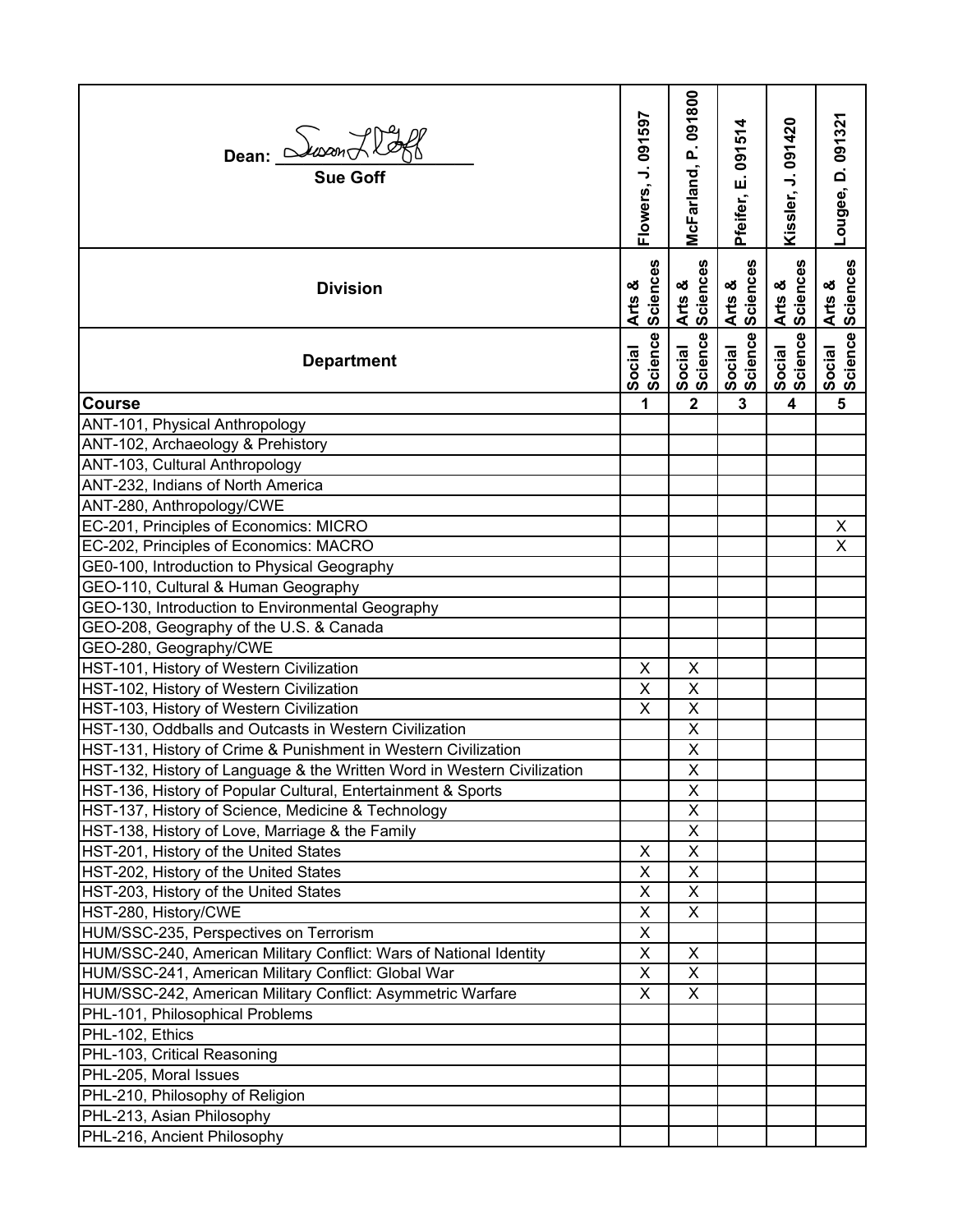| PS-200, Introduction to Political Science         |   |   |                         |  |
|---------------------------------------------------|---|---|-------------------------|--|
| PS-201, American Government & Politics            |   |   |                         |  |
| PS-203, State & Local Governments                 |   |   |                         |  |
| PS-204, Introduction to Comparative Politics      |   |   |                         |  |
| PS-205, International Relations                   |   |   |                         |  |
| PS-225, Introduction to Political Ideologies      |   |   |                         |  |
| PS-280, Political Science/CWE                     |   |   |                         |  |
| PS-297, Introduction to Environmental Politics    |   |   |                         |  |
| PSY-101, Human Relations                          |   |   | $\pmb{\times}$          |  |
| PSY-200, Psychology As a Natural Science          |   |   | $\overline{\mathsf{X}}$ |  |
| PSY-205, Psychology As a Social Science           |   |   | $\sf X$                 |  |
| PSY-215, Introduction to Developmental Psychology |   |   | $\overline{\mathsf{X}}$ |  |
| PSY-219, Introduction to Abnormal Psychology      |   |   | $\sf X$                 |  |
| PSY-231, Introduction to Human Sexuality          |   |   | X                       |  |
| PSY-280, Psychology/CWE                           |   |   | X                       |  |
| R-101, Judaism and Foundation of Religion         |   |   |                         |  |
| R-102, Christianity and Islam                     |   |   |                         |  |
| R-103, Asian Religions                            |   |   |                         |  |
| R-204, History of Christianity                    |   |   |                         |  |
| R-210, World Religions                            |   |   |                         |  |
| R-211, History of the Old Testament               |   |   |                         |  |
| R-212, History of the New Testament               |   |   |                         |  |
| R-280, Religion/CWE                               |   |   |                         |  |
| SOC-204, Introduction to Sociology                |   | X |                         |  |
| SOC-205, Social Stratification & Social Systems   |   | X |                         |  |
| SOC-206, Institutions & Social Change             |   | X |                         |  |
| SOC-210, Marriage, Family & Intimate Relations    |   | X |                         |  |
| SOC-225, Social Problems                          |   | X |                         |  |
| SOC-280, Sociology/CWE                            |   | X |                         |  |
| WS-101, Introduction to Women's Studies           | X |   |                         |  |